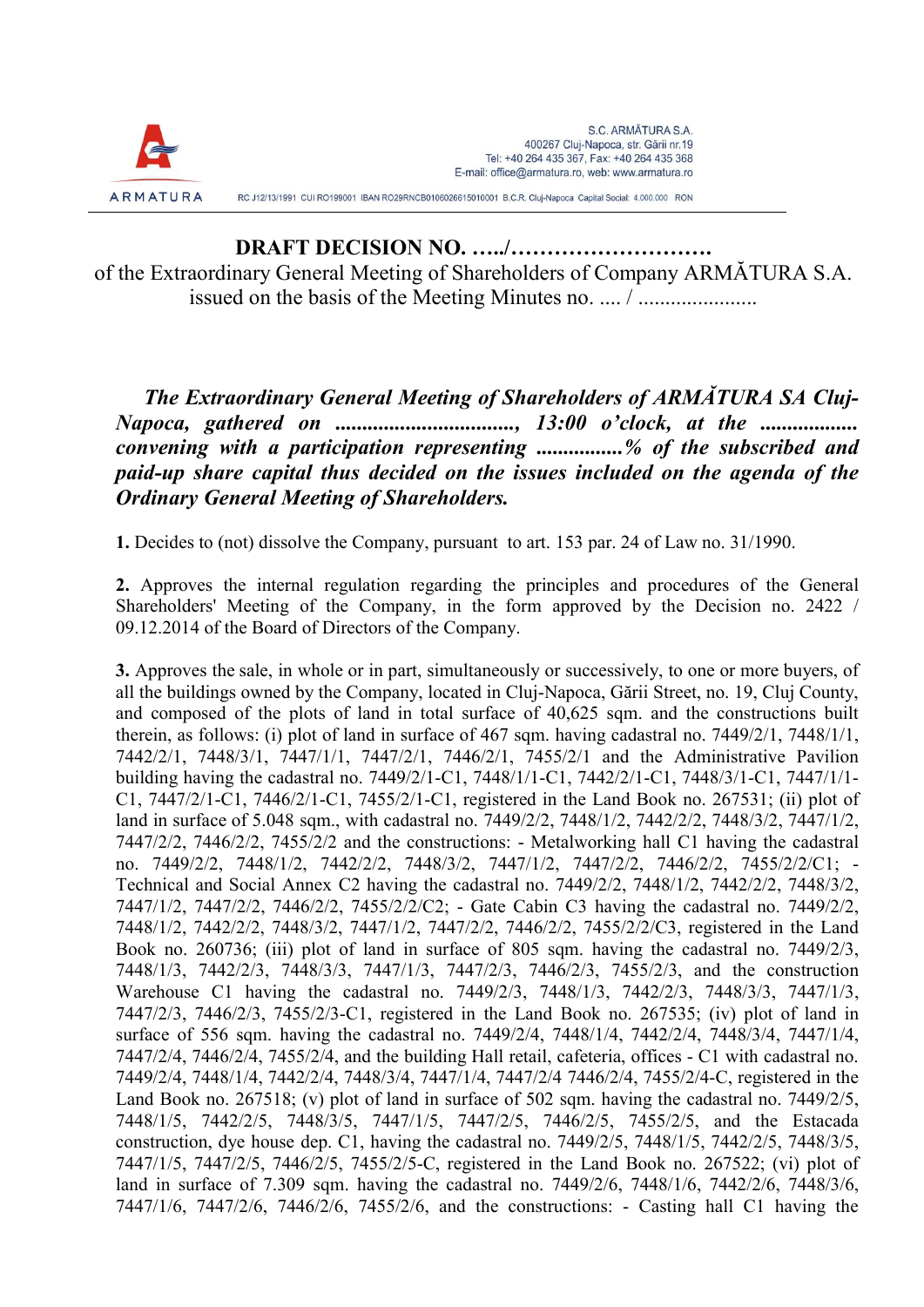cadastral no. 7449/2/6, 7448/1/6, 7442/2/6, 7448/3/6, 7447/1/6, 7447/2/6, 7446/2/6, 7455/2/6-C1; - Administrative Building C2 having the cadastral no. 7449/2/6, 7448/1/6, 7442/2/6, 7448/3/6, 7447/1/6, 7447/2/6, 7446/2/6, 7455/2/6-C2, registered in the Land Book no. 267528 of Cluj-Napoca; (vii) plot of land in surface of 778 sqm. having the cadastral no. 7449/2/7, 7448/1/7, 7442/2/7, 7448/3/7, 7447/1/7, 7447/2/7, 7446/2/7, 7455/2/7, and the construction vehicle service Station – C1 having the cadastral no. 7449/2/7-C1, 7448/1/7-C1, 7442/2/7-C1, 7448/3/7-C1, 7447/1/7-C1, 7447/2/7-C1, 7446/2/7-C1, 7455/2/7-C1, registered in the Land Book no. 267520; (viii) plot of land in surface of 161 sqm. having the cadastral no.  $7449/2/8$ ,  $7448/1/8$ ,  $7442/2/8$ , 7448/3/8, 7447/1/8, 7447/2/8, 7446/2/8, 7455/2/8, and the construction vehicle service Station and micro cafeteria having cadastral no. 7449/2/8, 7448/1/8, 7442/2/8, 7448/3/8, 7447/1/8, 7447/2/8, 7446/2/8, 7455/2/8-C1, registered in the Land Book no. 267537; (ix) plot of land in surface of 1.976 sqm. with cadastral no. 7449/2/9, 7448/1/9, 7442/2/9, 7448/3/9, 7447/1/9, 7447/2/9, 7446/2/9, 7455/2/9, and the construction Casting brass Hall, social annex C1 with cadastral no. 7449/2/9, 7448/1/9, 7442/2/9, 7448/3/9, 7447/1/9, 7447/2/9, 7446/2/9, 7455/2/9-C1, registered in the Land Book no. 267546; (x) plot of land in surface of 1.254 sqm. having the cadastral no. 7449/2/10, 7448/1/10, 7442/2/10, 7448/3/10, 7447/1/10, 7447/2/10, 7446/2/10, 7455/2/10 and constructions: - Vans Workshop C1 with cadastral no. 7449/2/10, 7448/1/10, 7442/2/10, 7448/3/10, 7447/1/10, 7447/2/10, 7446/2/10, 7455/2/10-C1, and - Heating installation, compressed air installation and acetylene installation –C2 having the cadastral no. 7449/2/10, 7448/1/10, 7442/2/10, 7448/3/10, 7447/1/10, 7447/2/10, 7446/2/10, 7455/2/10-C2, registered in the Land Book no. 267509; (xi) plot of land in surface of 284 sqm. having cadastral no. 7449/2/11, 7448/1/11, 7442/2/11, 7448/3/11, 7447/1/11, 7447/2/11, 7446/2/11, 7455/2/11, and the construction Storehouse and Heat Treatment Workshop C1 sqm having the cadastral no. 7449/2/11, 7448/1/11, 7442/2/11, 7448/3/11, 7447/1/11, 7447/2/11, 7446/2/11, 7455/2/11-C, registered in the Land Book no. 267543; (xii) plot of land in surface of 2.284 sqm. having the cadastral no. 7449/2/12, 7448/1/12, 7442/2/12, 7448/3/12, 7447/1/12, 7447/2/12, 7446/2/12, 7455/2/12, and the construction toolroom and maintenance Workshop - C1 having the cadastral no. 7449/2/12, 7448/1/12, 7442/2/12, 7448/3/12, 7447/1/12, 7447/2/12, 7446/2/12, 7455/2/12/C, registered in Land Book no. 267507; (xiii) plot of land with an area of 173 sqm. having the cadastral no. 7449/2/13, 7448/1/13, 7442/2/13, 7448/3/13, 7447/1/13, 7447/2/13, 7446/2/13, 7455/2/13, and the construction Building materials Storehouse C1 having the cadastral no. 7449/2/13-C1, 7448/1/13- C1, 7442/2/13-C1, 7448/3/13-C1, 7447/1/13-C1, 7447/2/13-C1, 7446/2/13-C1, 7455/2/13-C1, registered in the Land Book no. 267521; (xiv) plot of land in surface of 87 sqm. having the cadastral no. 7449/2/14, 7448/1/14, 7442/2/14, 7448/3/14, 7447/1/14, 7447/2/14, 7446/2/14, 7455/2/14 and the construction Trafo station C1 having the cadastral no. 7449/2/14, 7448/1/14, 7442/2/14, 7448/3/14, 7447/1/14, 7447/2/14, 7446/2/14, 7455/2/14/C, registered in the Land Book no. 267504, and (xv) plot of land in surface of 18.905 sqm. having the cadastral no. 7449/2/15, 7448/1/15, 7442/2/15, 7448/3/15, 7447/1/15, 7447/2/15, 7446/2/15, 7455/2/15 and the constructions: - Cooling station, Oxygen storage –C1 having the cadastral no. 7449/2/15, 7448/1/15, 7442/2/15, 7448/3/15, 7447/1/15, 7447/2/15, 7446/2/15, 7455/2/15-C1; – Gas control station –C2 having the cadastral no. 7449/2/15, 7448/1/15, 7442/2/15, 7448/3/15, 7447/1/15, 7447/2/15, 7446/2/15, 7455/2/15-C2, and - water tower, neutralization station decanter -C3 having the cadastral no. 7449/2/15, 7448/1/15, 7442/2/15, 7448/3/15, 7447/1/15, 7447/2/15, 7446/2/15, 7455/2/15-C3, registered in the Land Book no. 267494, together with all the devices, improvements, installations, machines and equipment that are immobile assets by destination ("Property") for a total price of minimum EUR 5,000,000 (in LEI equivalent), in view to obtain the necessary funds for paying the Company's debts.

4. Approves the empowerment of the Board of Directors and of the Chairman of the Board of Directors with full and unlimited powers to: (i) initiate and carry out any tender or other procedure for the identification of potential buyers for the Property; (ii) negotiate, agree and decide in the name and on behalf of the Company the terms and conditions of the sale of the Property, in whole or in part, simultaneously or successively, to one or more buyers, including the sale price [by observing the minimum total price of at least EUR 5,000,000 (in LEI equivalent)] of the Property